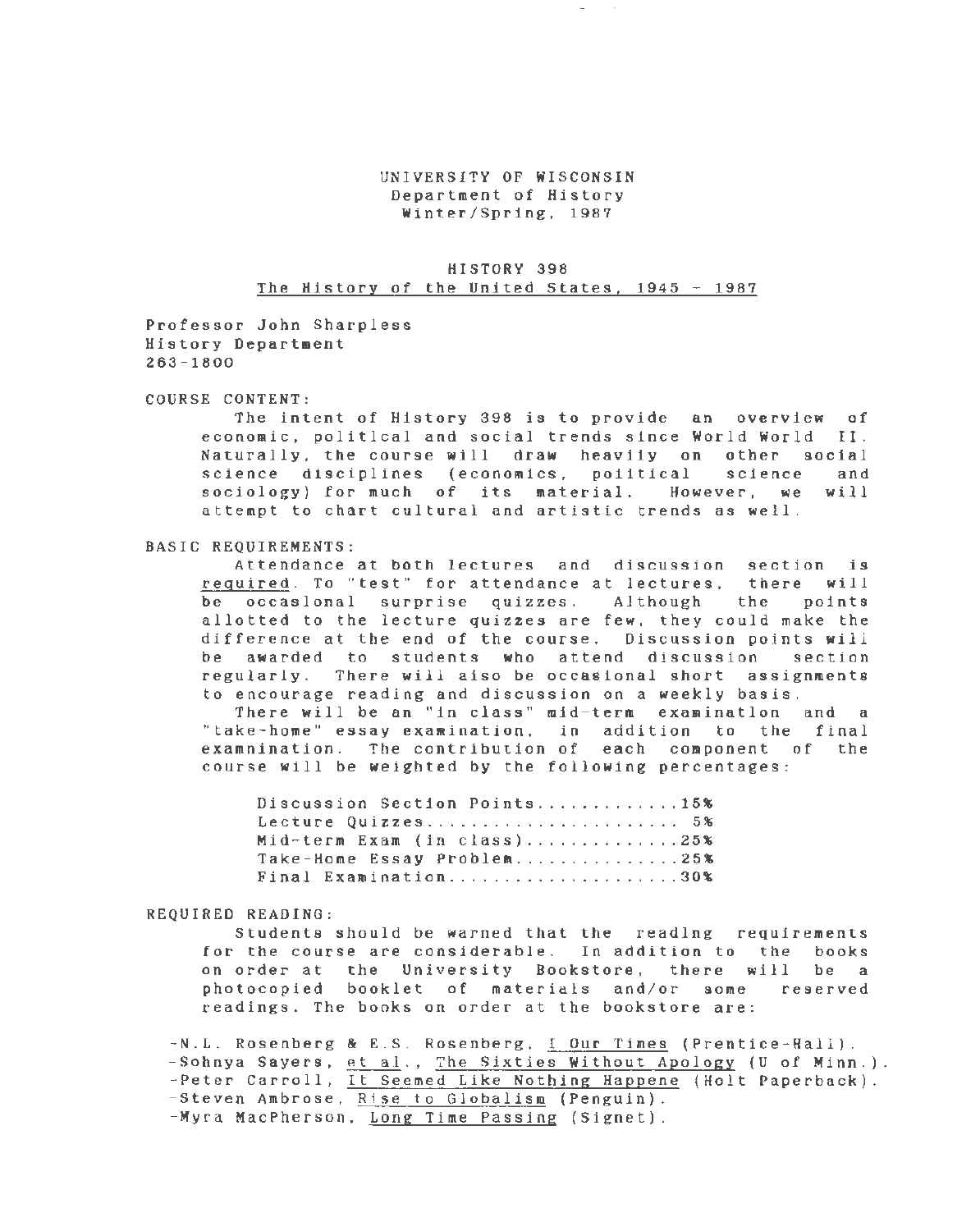\*Sara Evans, Personal Politics (Vintage).

 $\sim 10^{-1}$ 

\*R. N. Bellah, et al., Habits of the Heart (Harper Paperback) . \*Paul Conkin, Big Daddy From the Pedernales (Twayne).  $(*)$  = purchase optional)

I realize that for some students a book list of this size may pose a financial burden . I have requested, therefore, that these books be placed on three (3) hour Reserve at both H.C. White Library and the Historical Society Library.

 $\frac{1}{2} \frac{1}{2} \frac{1}{2} \frac{1}{2} \frac{1}{2} \frac{1}{2} \frac{1}{2} \frac{1}{2} \frac{1}{2} \frac{1}{2} \frac{1}{2} \frac{1}{2} \frac{1}{2} \frac{1}{2} \frac{1}{2} \frac{1}{2} \frac{1}{2} \frac{1}{2} \frac{1}{2} \frac{1}{2} \frac{1}{2} \frac{1}{2} \frac{1}{2} \frac{1}{2} \frac{1}{2} \frac{1}{2} \frac{1}{2} \frac{1}{2} \frac{1}{2} \frac{1}{2} \frac{1}{2} \frac{$ 

#### EXAMINATIONS AND GRADES:

In order to avoid any confusion over the direction and content of the course, we will be distributing the questions for midterms and the final (in class) on January 28. It<br>should be stressed that these are not simply study should be stressed that these are not questions. They are the examination questions just as they will appear on the examination.

The total number of points possible for all assignments, tests and quizzes is 500. The number of points necessary to attain each grade level are as follows :

| Grade | Points Total |
|-------|--------------|
| А     | $460 - 500$  |
| A/B   | $410 - 459$  |
| в     | $360 - 409$  |
| B/C   | $310 - 359$  |
| C.    | $250 - 309$  |
| D     | $220 - 249$  |
| F     | $0 - 219$    |

We reserve the right to give the grade of "F" to any student who fails to meet the basic requirements of the course, regardless of their point total. In other words, you are expected to attend all lectures and all sessions of your assigned discussion section. You are expected to complete all assignments on time. You are expected to take the examinations at the prescribed time and the designated place. If you fail to meet these basic expectations, you will receive an "F" for the course even though you may have accumulated more than 220 points by the end of the term.

While exceptions to these basic requirments may (very occasionally) be granted, the student is obligated to request .that such an exception be granted three days prior to the due date· (for assignments) or one week prior to the examination period (for tests). There will be no "Incompletes" or extentions beyond the end of the term. Please, no exceptions on this score.

#### PLAGIARISM:

Unfortunately, it appears necessary to comment on plagiarism and cheating. Obviously, it is expected that examinations and assignments will reflect your own orginal efforts. We do not discourage studying together, however,